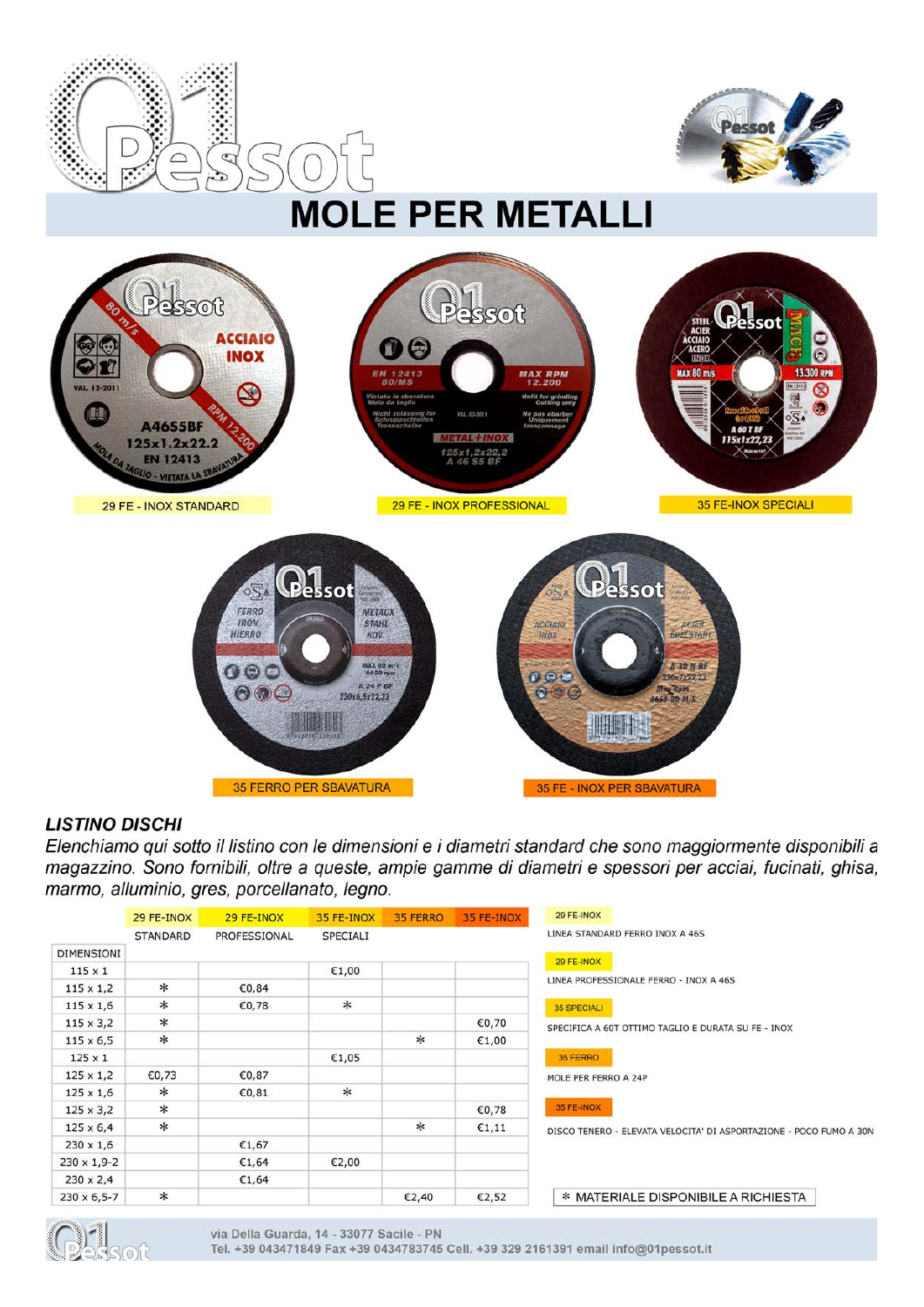





# **CARATTERISTICHE:**

Supporto in fibra molto resistente con uno spessore di 4 mm

- + 30% di tela Norton in più rispetto ai normali lamellari
- + 50% più veloce l'asportazione del materiale

Fornibili ø 115 - 125 - 180 in tela allo zirconio (azzurra) nelle grane 40 - 60. A richiesta fornibili anche grane e tipi di lamellari differenti. Dimensioni in millimetri.

#### **DIAMETRO CONFEZIONE TIPO PREZZO** ø 115  $£1,70$  CAD/NETTO 200 **BIG** ø 115 PLATORELLO SP.2,3MM  $£1,57$  CAD/NETTO 200  $\sigma$  125 **BIG** €2,00 CAD/NETTO 160 ø 180  $\overline{BIG}$  $64,15$  CAD/NETTO  $80$

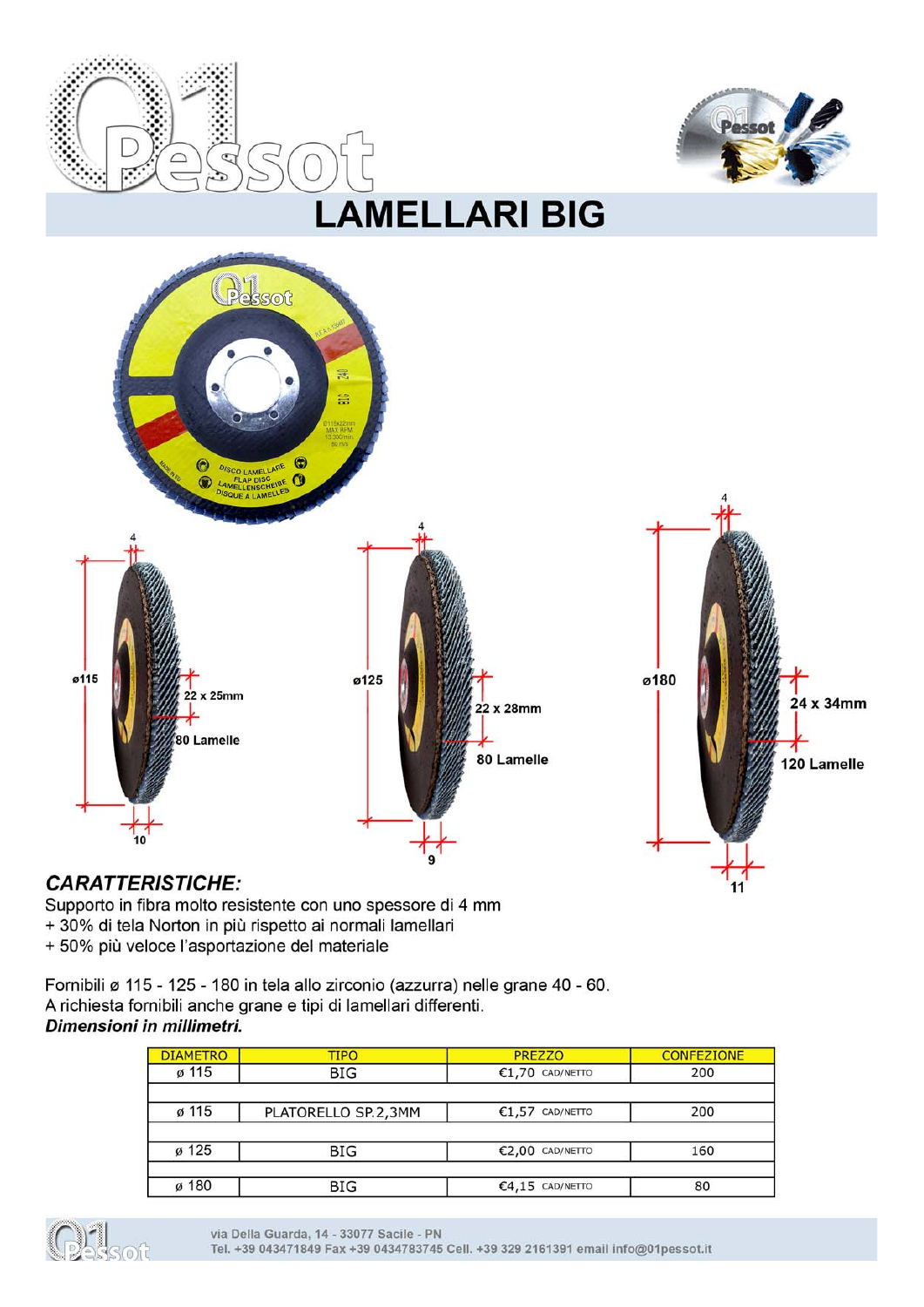**Section** 

# RUOTE LAMELLARI CON GAMBO LISTINO AUMENTO PREZZI +5% DAL 2011 **AUMENTO PREZZI +5% DAL 2011RUOTE LAMELLARI CON GAMBO LISTINO**

TELA CORINDONE - conf. 25pz<br>TELA ZIRCONIO 20% - conf. 50pz<br>TELA CARBURO SILICIO +50% conf.100pz TELA CARBURO SILICIO +50% conf.100pz TELA ZIRCONIO 20% - conf. 50pz TELA CORINDONE - conf. 25pz



width



| ě                                                                                                                        |
|--------------------------------------------------------------------------------------------------------------------------|
| ١<br>l<br>i                                                                                                              |
|                                                                                                                          |
|                                                                                                                          |
| I<br>I<br>and the state of the state of the state of the state of the state of the state of the state of the state of th |

**E Mail: info@01Pessot.it**

E Mail: info@01Pessot.it

|                     | $35 \text{ m}$ t/s | max.rpm   |                                                                                                                                                                                                                                                                                                       |    |       |       |                   | ខ្លួ<br>ខ្លួន ខ្លួន<br>ខ្លួន ខ្លួន<br>ខ្លួន ខ្លួន |      |       |       |                             | 16750<br>16750<br>16750<br>16750                                                                       |       |       |       |                                                                                                                                                                                                        |                                                              |       |       |       | 1200<br>11200<br>11200<br>11200<br>11200                                                                                                                                                                                                                                                                                                                                                                                                                    |       |                                                   | 8400<br>8400<br>8400<br>8400 |                |       |                                                                   |       |
|---------------------|--------------------|-----------|-------------------------------------------------------------------------------------------------------------------------------------------------------------------------------------------------------------------------------------------------------------------------------------------------------|----|-------|-------|-------------------|---------------------------------------------------|------|-------|-------|-----------------------------|--------------------------------------------------------------------------------------------------------|-------|-------|-------|--------------------------------------------------------------------------------------------------------------------------------------------------------------------------------------------------------|--------------------------------------------------------------|-------|-------|-------|-------------------------------------------------------------------------------------------------------------------------------------------------------------------------------------------------------------------------------------------------------------------------------------------------------------------------------------------------------------------------------------------------------------------------------------------------------------|-------|---------------------------------------------------|------------------------------|----------------|-------|-------------------------------------------------------------------|-------|
|                     |                    |           |                                                                                                                                                                                                                                                                                                       |    |       |       |                   |                                                   |      |       |       |                             | $5.58888$<br>$-2.588$                                                                                  |       |       |       |                                                                                                                                                                                                        | $7.377800$<br>$7.377800$                                     |       |       |       |                                                                                                                                                                                                                                                                                                                                                                                                                                                             |       | 1 2 2 2 3 3 4<br>2 4 7 5 6 7 9 7<br>2 4 7 6 7 9 7 |                              |                |       | 5 7 8 8 6 6 6<br>2 7 8 6 6 6 6<br>3 7 8 7 6 9                     |       |
|                     |                    |           | $320$<br>$0.57$<br>$0.57$<br>$0.57$<br>$0.57$<br>$0.57$<br>$0.56$<br>$0.57$                                                                                                                                                                                                                           |    |       |       |                   |                                                   |      |       |       |                             | $4.488877$ $6.75777$                                                                                   |       |       |       |                                                                                                                                                                                                        | $7.92 + 7.92$<br>$7.92 + 7.92$<br>$7.92 + 7.92$              |       |       |       | 8 0 0 0 0 0 0<br>8 0 0 0 - 0 0<br>- 0 0 0 0 4                                                                                                                                                                                                                                                                                                                                                                                                               |       |                                                   |                              |                |       | 2 1 1 2 2 5 9 9<br>2 1 2 9 9 9 9<br>2 9 9 9 9 9 9                 |       |
|                     |                    |           | $280$<br>$E = 35$<br>$E = 35$<br>$E = 35$<br>$E = 35$<br>$E = 35$<br>$E = 35$<br>$E = 35$<br>$E = 35$<br>$E = 35$<br>$E = 35$<br>$E = 35$<br>$E = 35$<br>$E = 35$<br>$E = 35$<br>$E = 35$<br>$E = 35$<br>$E = 35$<br>$E = 35$<br>$E = 35$<br>$E = 35$<br>$E = 35$<br>$E = 35$<br>$E = 35$<br>$E = 35$ |    |       |       |                   |                                                   |      |       |       |                             | $7.49$<br>$7.49$<br>$7.59$<br>$7.50$<br>$7.50$<br>$7.50$                                               |       |       |       |                                                                                                                                                                                                        | 88 80 90 90<br>1 - 20 90 90                                  |       |       |       |                                                                                                                                                                                                                                                                                                                                                                                                                                                             |       | 5 7 8 7 8 9 8<br>6 7 8 9 8 9 8<br>7 8 9 9 9 9     |                              |                |       |                                                                   |       |
|                     |                    |           | $29.8888888$<br>$45.88788$                                                                                                                                                                                                                                                                            |    |       |       |                   |                                                   |      |       |       |                             | $7.78$<br>$7.78$<br>$7.78$<br>$7.78$                                                                   |       |       |       |                                                                                                                                                                                                        | $6680798$<br>$-0.8609$                                       |       |       |       | $6.48866$<br>$6.48866$<br>$6.48866$                                                                                                                                                                                                                                                                                                                                                                                                                         |       |                                                   |                              |                |       | 5<br>២០២០ ម៉ា<br>២០២០ ម៉ា                                         |       |
| Ш                   | S                  |           |                                                                                                                                                                                                                                                                                                       |    |       |       |                   |                                                   |      |       |       |                             | トート<br>イム vi Vi vi<br>イイス vi Vi Vi                                                                     |       |       |       |                                                                                                                                                                                                        | 5<br>6 8 9 9 9 9<br>6 9 9 9 9 9                              |       |       |       |                                                                                                                                                                                                                                                                                                                                                                                                                                                             |       | 8 1 1 0 1 1 8<br>8 1 4 8 5 6<br>1 9 8 9 9 9       |                              |                |       | 2 5 6 7 7 8 7<br>2 7 7 7 7 0<br>2 7 9 7 0 7 0 7                   |       |
|                     |                    |           | $\frac{8}{10}$ $\frac{6}{10}$ $\frac{6}{10}$ $\frac{6}{10}$ $\frac{6}{10}$ $\frac{6}{10}$ $\frac{6}{10}$ $\frac{6}{10}$ $\frac{6}{10}$ $\frac{6}{10}$ $\frac{6}{10}$ $\frac{6}{10}$ $\frac{6}{10}$ $\frac{6}{10}$ $\frac{6}{10}$ $\frac{6}{10}$                                                       |    |       |       |                   |                                                   |      |       |       |                             | $4.46$<br>$7.66$<br>$7.66$<br>$7.66$<br>$7.6$                                                          |       |       |       |                                                                                                                                                                                                        |                                                              |       |       |       | $80553493$<br>$-2053493$                                                                                                                                                                                                                                                                                                                                                                                                                                    |       |                                                   |                              |                |       | 8 8 8 7 7 6 8<br>6 8 9 7 7 6 8<br>0 8 7 7 8 9                     |       |
| $z -$               |                    |           |                                                                                                                                                                                                                                                                                                       |    |       |       |                   |                                                   |      |       |       |                             | $49888$<br>$49888$<br>$4988$                                                                           |       |       |       |                                                                                                                                                                                                        |                                                              |       |       |       |                                                                                                                                                                                                                                                                                                                                                                                                                                                             |       |                                                   |                              |                |       | 3<br>មិនស្រី<br>ស្រី ស្រី ស្                                      |       |
|                     |                    |           | $120$<br>$253$<br>$753$<br>$755$<br>$755$<br>$755$                                                                                                                                                                                                                                                    |    |       |       |                   |                                                   |      |       |       |                             |                                                                                                        |       |       |       |                                                                                                                                                                                                        | $1.59$<br>$7.79$<br>$7.79$<br>$7.54$<br>$7.54$<br>$7.54$     |       |       |       | 2 5 6 <b>6 9 6</b><br>7 6 <b>7 6 9</b> 6 7<br>7 7 9 9 9 0                                                                                                                                                                                                                                                                                                                                                                                                   |       |                                                   |                              |                |       |                                                                   |       |
|                     |                    |           |                                                                                                                                                                                                                                                                                                       |    |       |       |                   |                                                   |      |       |       |                             | $7.7888$<br>$7.7888$                                                                                   |       |       |       |                                                                                                                                                                                                        | $1, 7, 80$<br>$1, 7, 80$<br>$1, 40$<br>$1, 7, 80$<br>$1, 40$ |       |       |       | 8 9 9 1 5 8 8<br>6 9 1 5 8 8<br>6 9 1 8 9 8                                                                                                                                                                                                                                                                                                                                                                                                                 |       |                                                   |                              |                |       | ភូមិ5 មិន<br>ស្រុក មិន<br>ស្រុក មិន                               |       |
|                     |                    | 80        | $\frac{1}{1}$ = $\frac{1}{1}$ = $\frac{1}{1}$ = $\frac{1}{1}$ = $\frac{1}{1}$ = $\frac{1}{1}$                                                                                                                                                                                                         |    |       |       |                   |                                                   |      |       |       |                             | $\frac{4}{4}$ $\frac{1}{4}$ $\frac{1}{10}$ $\frac{1}{10}$ $\frac{1}{10}$ $\frac{1}{10}$ $\frac{1}{10}$ |       |       |       |                                                                                                                                                                                                        |                                                              |       |       |       | $\begin{array}{l} 0 \\ 0 \\ \hline 0 \\ \hline 1 \\ \hline 2 \\ \hline 3 \\ \hline 4 \\ \hline 5 \\ \hline 6 \\ \hline 7 \\ \hline 8 \\ \hline 9 \\ \hline 1 \\ \hline 2 \\ \hline 4 \\ \hline 5 \\ \hline 6 \\ \hline 7 \\ \hline 8 \\ \hline 9 \\ \hline 1 \\ \hline 1 \\ \hline 2 \\ \hline 3 \\ \hline 4 \\ \hline 5 \\ \hline 6 \\ \hline 7 \\ \hline 8 \\ \hline 9 \\ \hline 1 \\ \hline 1 \\ \hline 2 \\ \hline 3 \\ \hline 4 \\ \hline 5 \\ \hline$ |       |                                                   |                              |                |       | ភូ ភូ <b>៍ ភូ ភូ</b> ភូ ភូ<br>ស្រី ស្ថិត្តិ ភូ ភូ                 |       |
| $\approx$ $\approx$ |                    |           | $8^{+3.8}_{-1.9}$                                                                                                                                                                                                                                                                                     |    |       |       |                   | $\frac{1}{2}$ $\frac{1}{2}$ $\frac{1}{2}$         |      |       |       |                             | 1115 <b>67</b><br>1115 <b>67</b>                                                                       |       |       |       | 5<br>5<br>5<br>5<br>5<br>5<br>5<br>5<br>5<br>5<br>5<br>5<br>5<br>2<br>5<br>2<br>                                                                                                                       |                                                              | 1,67  | 1,87  |       |                                                                                                                                                                                                                                                                                                                                                                                                                                                             |       |                                                   |                              |                |       | 0 1 5 6 <b>8 1</b> 0 1<br>0 1 6 1 <b>6 1</b> 0 1<br>0 1 0 1 0 1 1 |       |
|                     |                    |           | <b>8</b> $\frac{6}{5}$ $\frac{8}{5}$ $\frac{8}{5}$ $\frac{6}{5}$ $\frac{4}{5}$ $\frac{8}{5}$                                                                                                                                                                                                          |    |       |       |                   |                                                   |      |       |       |                             |                                                                                                        |       |       |       |                                                                                                                                                                                                        |                                                              |       |       |       |                                                                                                                                                                                                                                                                                                                                                                                                                                                             |       |                                                   |                              |                |       | 2 5 9 <del>9 1</del> 7 8<br>2 5 9 <del>9 1</del> 7<br>2 8 9 9 1 9 |       |
| ය ය                 |                    | ទ         |                                                                                                                                                                                                                                                                                                       |    |       |       |                   |                                                   |      |       |       |                             | 8<br>8 8 7 <b>8 6 7</b><br>8 8 7 <b>8 8 7</b>                                                          |       |       |       | $1.53$<br>$1.66$<br>$1.60$<br>$2.8$<br>$2.8$<br>$2.8$<br><br>$2.8$<br><br><br><br><br><br><br><br><br><br><br><br><br><br><br><br><br><br><br><br><br><br><br><br><br><br><br><br><br><br><br><br><br> |                                                              |       |       |       | d<br>6 8 9 <b>9 7</b> 7 4<br>7 7 9 9 9 7 9 7                                                                                                                                                                                                                                                                                                                                                                                                                |       |                                                   |                              |                |       | 2 2 2 2 3 4 5 7<br>2 3 4 5 6 7<br>2 3 7 8 9 7                     |       |
|                     |                    |           | <b>SHAFT</b>                                                                                                                                                                                                                                                                                          | ဖဖ |       |       | $\circ\circ\circ$ |                                                   |      |       |       | $\circ\circ\circ\circ\circ$ |                                                                                                        |       |       |       | $\circ\circ\circ\circ\circ$                                                                                                                                                                            |                                                              |       |       |       | <b>000000</b>                                                                                                                                                                                                                                                                                                                                                                                                                                               |       |                                                   |                              |                |       | <b>000000</b>                                                     |       |
|                     | <b>DIMENSIONE</b>  | Dimension | 30x5                                                                                                                                                                                                                                                                                                  |    | 30x10 | 30x15 | 30x20             | 30x30                                             | 40x5 | 40x10 | 40x15 | 40x20                       | 40x30                                                                                                  | 50x10 | 50x15 | 50x20 | 50x30<br>50x40                                                                                                                                                                                         |                                                              | 60x10 | 60x15 | 60x20 | 60x30                                                                                                                                                                                                                                                                                                                                                                                                                                                       | 60x40 | 60X50                                             | 80x10                        | 80x15<br>80x20 | 80x30 | 80x40                                                             | 80x50 |

flap wheels with silicon carbide cloth increase 10% pcs. minimum DIAM.30-40 100 PCS. **Other sizes on request:**

DIAM.30-40<br>DIAM.50-60-80

100 PCS.<br>50 PCS.

Other sizes on request:

flap wheels with zirconium cloth increase 20% pcs. minimum DIAM.50-60-80 50 PCS.

 $10%$ <br>20%

flap wheels with silicon carbide cloth increase<br>flap wheels with zirconium cloth increase

pcs. minimum<br>pcs. minimum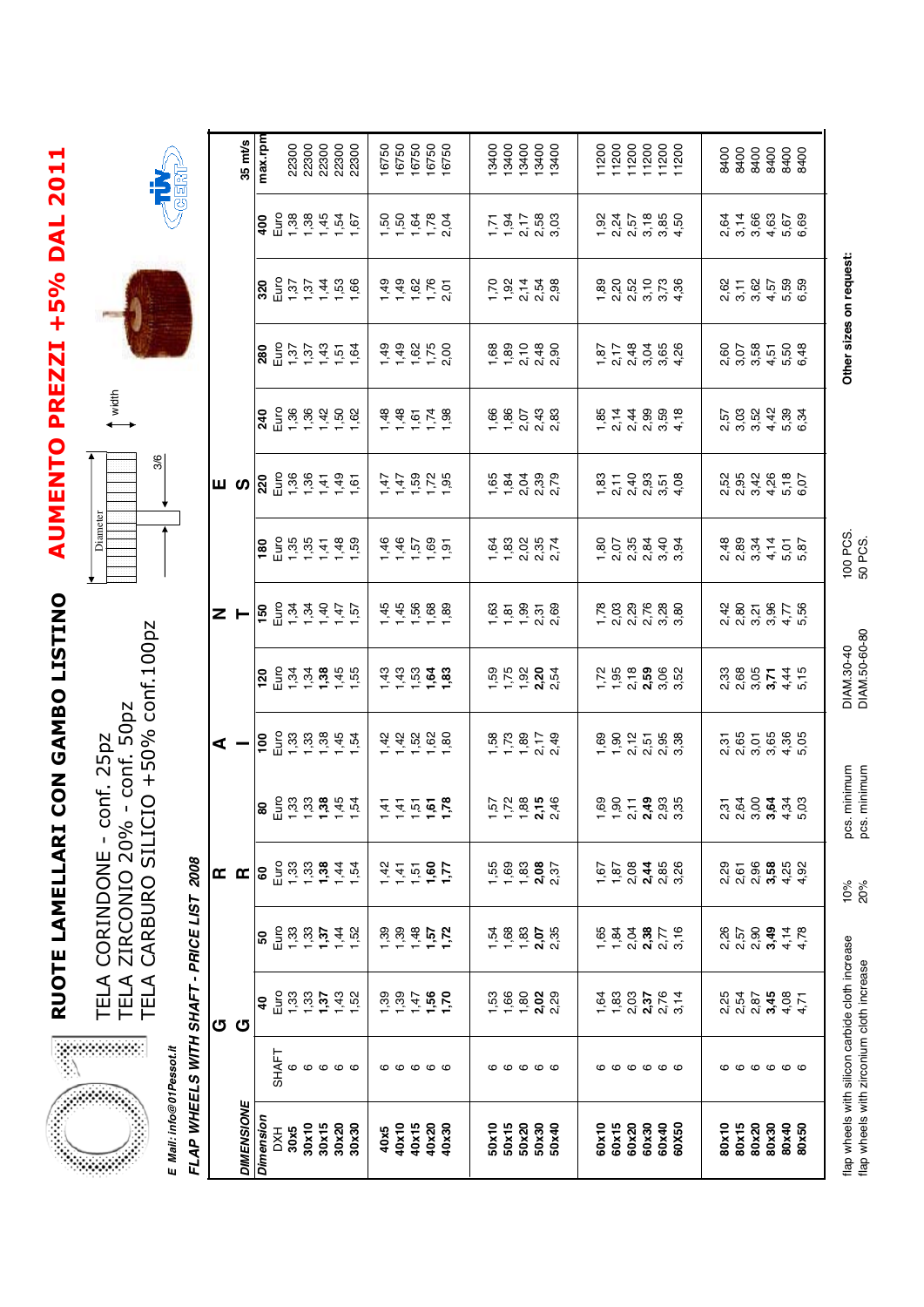





### Nastri abrasivi su misura e di qualsiasi tipologia:

in tela o carta, rigidi o flessibili. Dalla grana 40 alla 500. Normali o additivati.

#### Sviluppi maggiormente disponibili a magazzino:

| <b>NASTRO</b>                  | DIM.       | <b>PREZZO</b> | <b>CARATTERISTICHE</b>                     |
|--------------------------------|------------|---------------|--------------------------------------------|
| Nastri Abrasivi NA21Y GR.40 GT | 2000x50mm  | €2,60         | AL.OX. Supporto poliestere YX impermeabile |
| Nastri Abrasivi NZ40Y GR.36 GT | 1500x120mm | €7.58         | ZIR. Supporto poliestere Y molto pesante   |
| Nastri Abrasivi NZ40Y GR.40 GT | 1500x120mm | €7.16         | ZIR. Supporto poliestere Y molto pesante   |
| Nastri Abrasivi NZ40Y GR.60 GT | 1500x120mm | €5,90         | ZIR. Supporto poliestere Y molto pesante   |

|               | <b>TIPOLOGIE DI TELE</b> |                                                     |              |        |                                                               |
|---------------|--------------------------|-----------------------------------------------------|--------------|--------|---------------------------------------------------------------|
| NA10JF AL.OX. |                          | Supporto cotone J molto flessibile                  |              |        | NS30Y CAR.SIL. Supporto poliestere Y pesante                  |
| NA10XF AL.OX. |                          | Supporto cotone X molto flessibile                  |              |        | <b>NS37FF</b> CAR.SIL. Supporto policotton J molto flessibile |
| NA18JF AL.OX. |                          | Supporto J molto flessibile                         |              |        | NS61X CAR.SIL. Supporto poliestere YX impermeabile            |
| NA19FF AL.OX. |                          | Supporto policotton J molto flessibile              | NZ40Y        | ZIR.   | Supporto poliestere Y molto pesante                           |
| NA21Y AL.OX.  |                          | Supporto poliestere YX impermeabile                 | NZ45Y        | XZIR.  | Supporto policotton YX                                        |
| NA25X AL.OX.  |                          | Supporto cotone X impermeabile                      | NZ90Y        | ZIR.   | Addittivato. Supporto poliestere Y                            |
| NA91JF AL.OX. |                          | Addittivato. Supporto cotone J molto flessibile     | NX84Y        | CER.   | Supporto polietere Y pesante                                  |
| NA92FF AL.OX. |                          | Addittivato. Supporto Policotton J molto flessibile | <b>SF 10</b> | AL.OX. | Supporto carta peso F                                         |
|               | NS30JF CAR.SIL.          | Supporto cotone J flessibile                        | <b>SF 24</b> | AL.OX. | Supporto carta peso F                                         |



#### Ruote a lamelle con foro.

Utensile universale per la sgrossatura e la finitura; di facile impiego. Sfruttando la costante capacità di asportazione le ruote a lamelle Ennebi hanno un elevatissimo standard qualitativo.

Minor creazione di polvere da lavorazione e taglio costante con utilizzo totale della ruota sono le caratteristiche principali delle ruote lamellari Ennebi.

Offriamo la possibilità di ottenere ruote con tele e supporti diversi, per soddisfare qualsiasi esigenza.

NB: misure speciali a richiesta

Supporti: TELA COTONE X - XFLEX - J - JFLEX Dimensioni: DIAMETRO ESTERNO DA 100 A 650 mm LARGHEZZA DA 10 A 1500 mm



#### Materiali per la pulitura

Serie di articoli per la pulitura e la lucidatura delle superfici. La combinazione di ruote di tela o sisal e di paste abrasive permette di ottenere finiture superficiali "a specchio" oppure la preparazione per altri trattamenti di finitura.

Disponibilità completa per dimensioni e caratteristiche di taglio. Le paste abrasive Ennebi portano ad una qualità maggiore delle finiture superficiali.